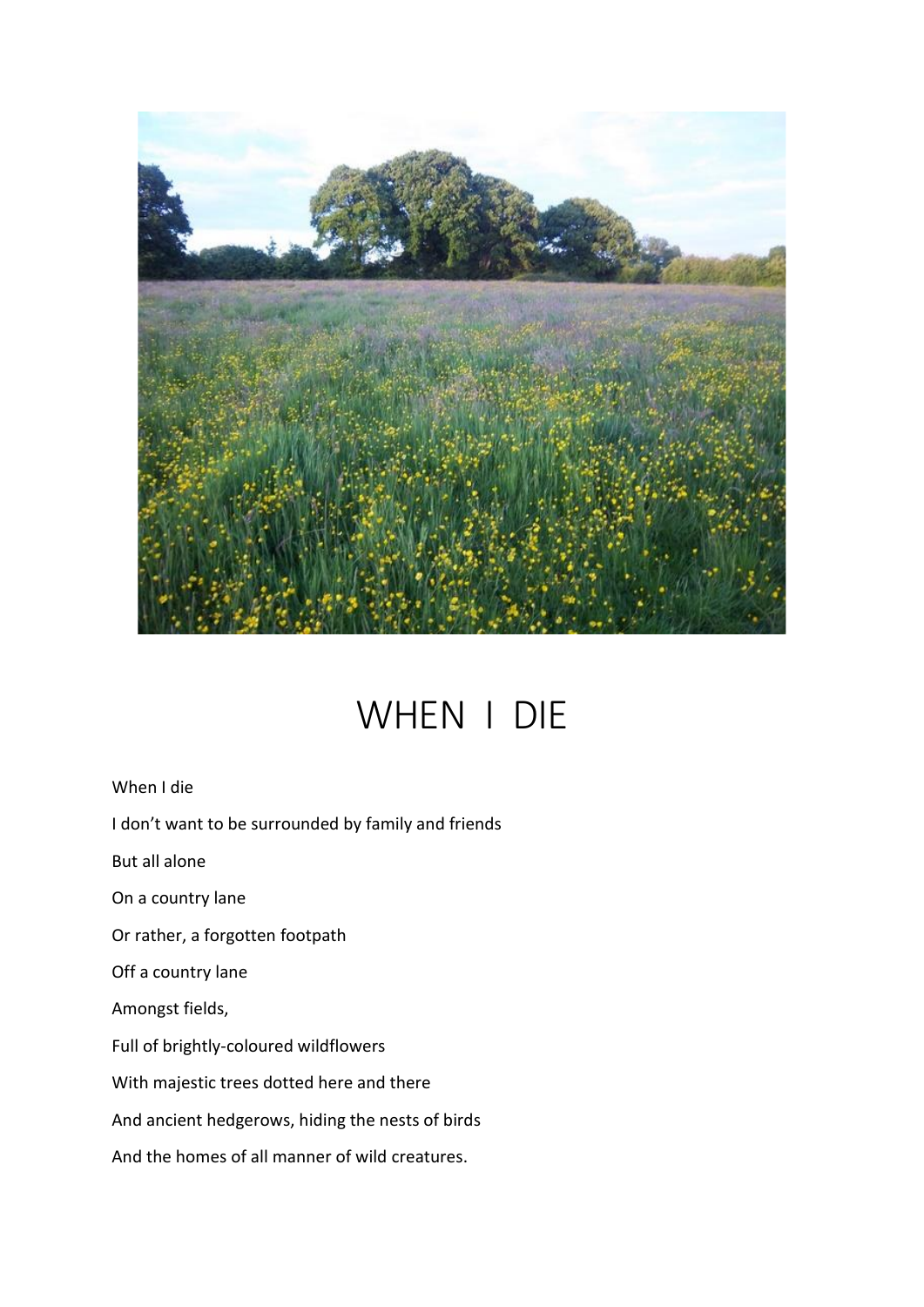I don't want the inane chatter around me As people make a show of saying their final farewells. Give me, instead, the songs of blackbirds, The distant bleating of sheep, And the occasional buzzing of bees As they flit by, looking for pollen to collect.

And when it is known that I've gone, I don't want any sobbing - Far too late for that - But the sounds of happiness As people remember my achievements And hopefully turn a blind eye to my failures. There will be plenty of time later to dwell on these, And to curse me for all the things I should not have done.

Some people who have died And then returned to this life Speak of travelling through a tunnel towards the light, Followed by being greeted by loved ones Who have already passed away, Presumably!

But not everyone has had loving relationships With their deceased parents, relations and friends. Do we have to forget all the arguments, the insults and the neglect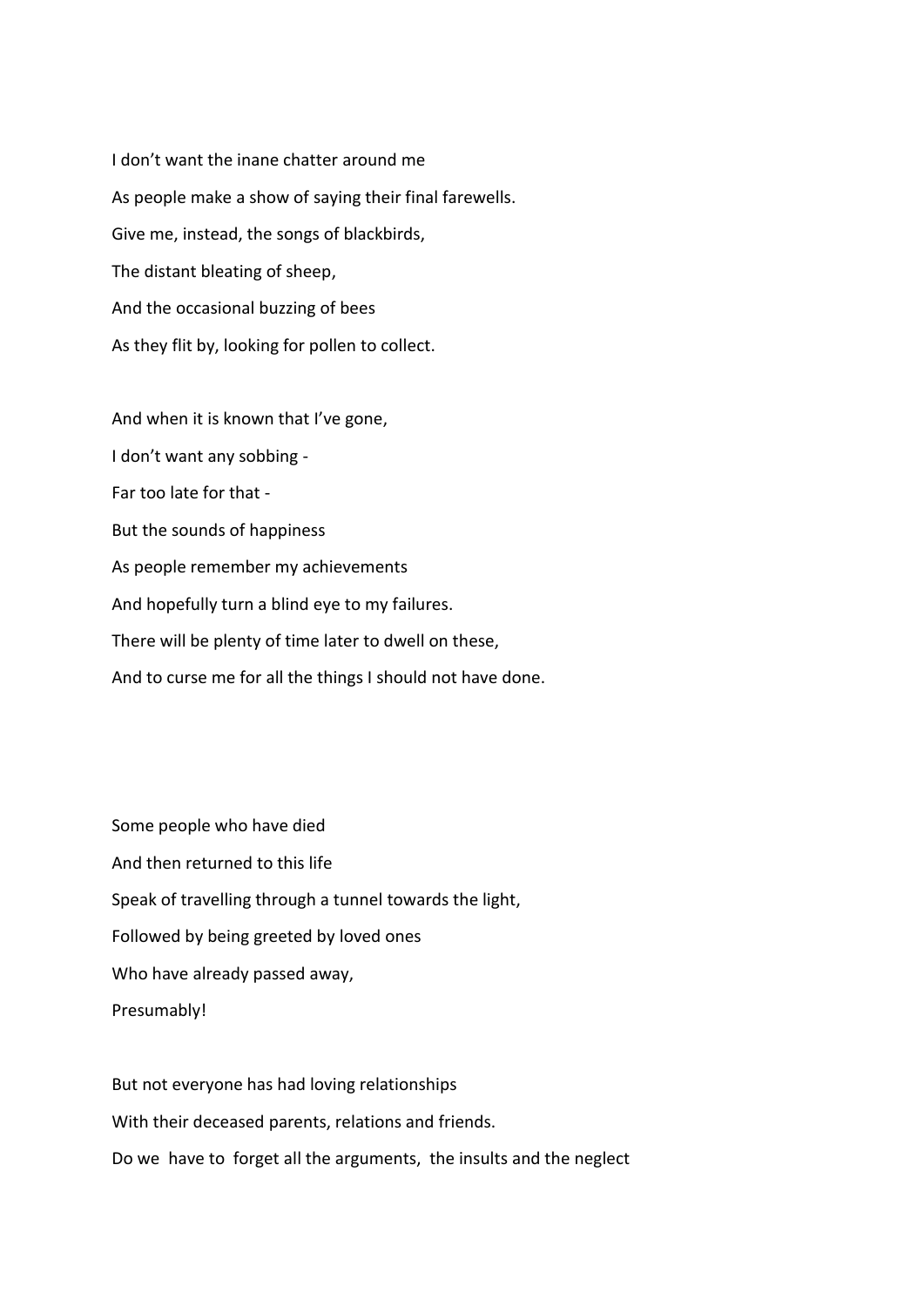Which may have occurred at times? Do we have to erase from our memory the violent behaviour Shown by some parent towards their children? Do people really want to be reunited with them? And what about loved ones who are not in one's own family? Someone else's husband or wife, maybe. But it's unlikely that they will be able to meet again here.

Sometimes, it is said, angels appear to guide you through the whole process. These celestial civil servants are but the warm-up act To prepare you for a meeting with God himself, or his alter persona. When or rather, if, this moment comes, I hope I am not awe-struck But stand my ground.

"You are supposed to be a loving God", I will say.

"Tell me, then:

Where were you when the Holocaust took place,

Or during the war - any war?

Did you not witness Hiroshima, Nagasaki, Tokyo, Dresden, Coventry, Srebrenica, Mariupol And so many other places where atrocities have taken place - Cambodia, Rwanda… The list is endless. Why did you not wish to get involved to stop the bloodshed? Does it not say in the Lord's Prayer: *Deliver us from evil. ?*

So many people must have said this over countless centuries Yet you have turned a deaf ear to them.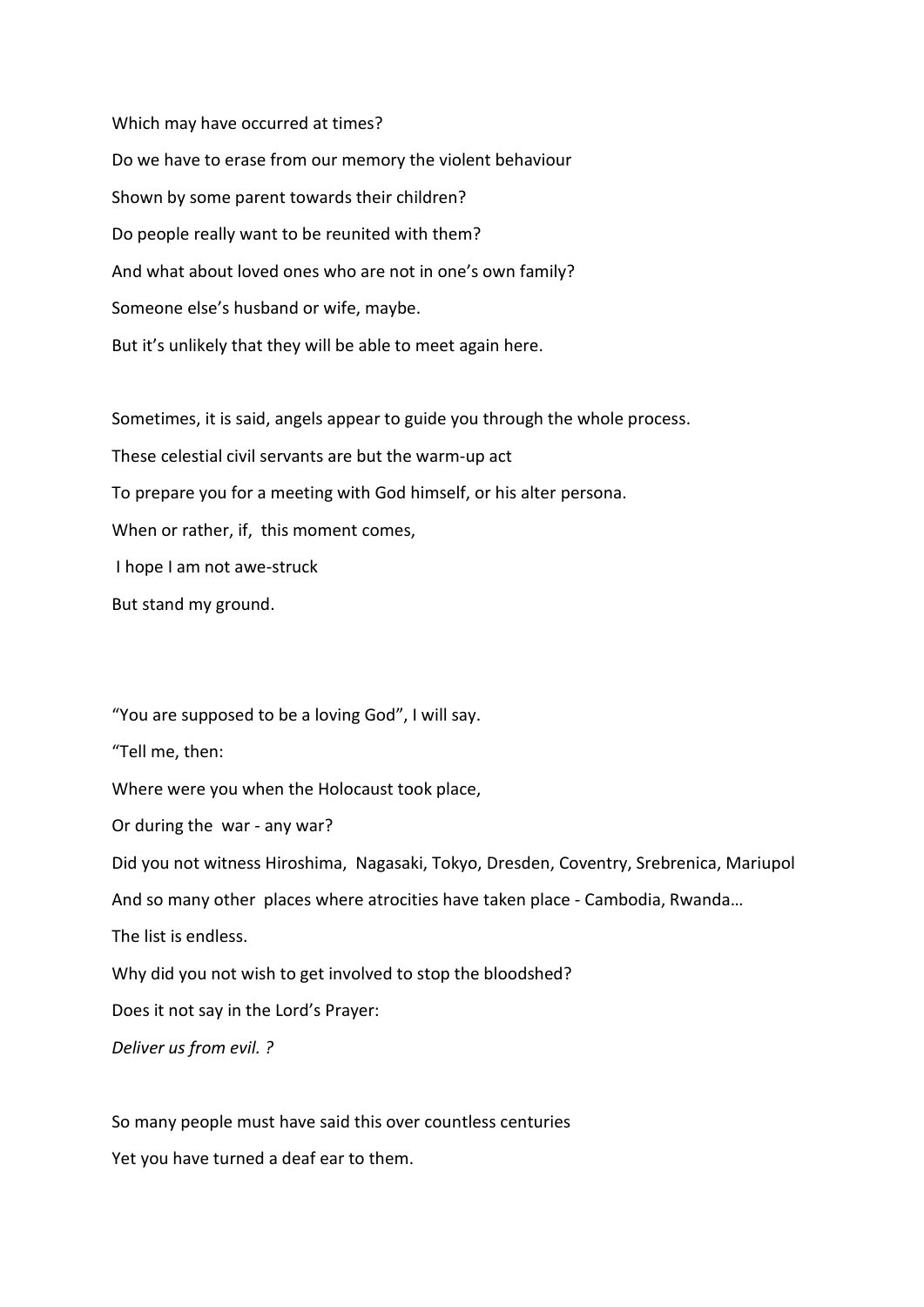People have also prayed for help when ill or in great pain As well as during the many plagues which have taken place Like the outbreaks of pandemics, Or the periods of famine and starvation, Or during natural disasters of all kinds. But you have constantly ignored their prayers. How can we love you, God, When you patently show that you do not love us? Is religion therefore nothing but the greatest confidence trick ever?

"Clerics say that you gave man free will. What this means is that powerful people will enjoy privileged lives, Making the lives of others, who are less fortunate, A never-ending time of long drawn-out misery.

Where is the justice in this? They may pray for help And earnestly believe you will take pity on them. But again you ignore their pleas.

Would it not be more accurate, then, to say That you are a cold, callous, cruel God Who is indifferent to the sufferings of human beings? It's either that, Or you don't actually exist Except in people's minds."

With that, the figure vanishes and I "descend" into hell -If that exists.